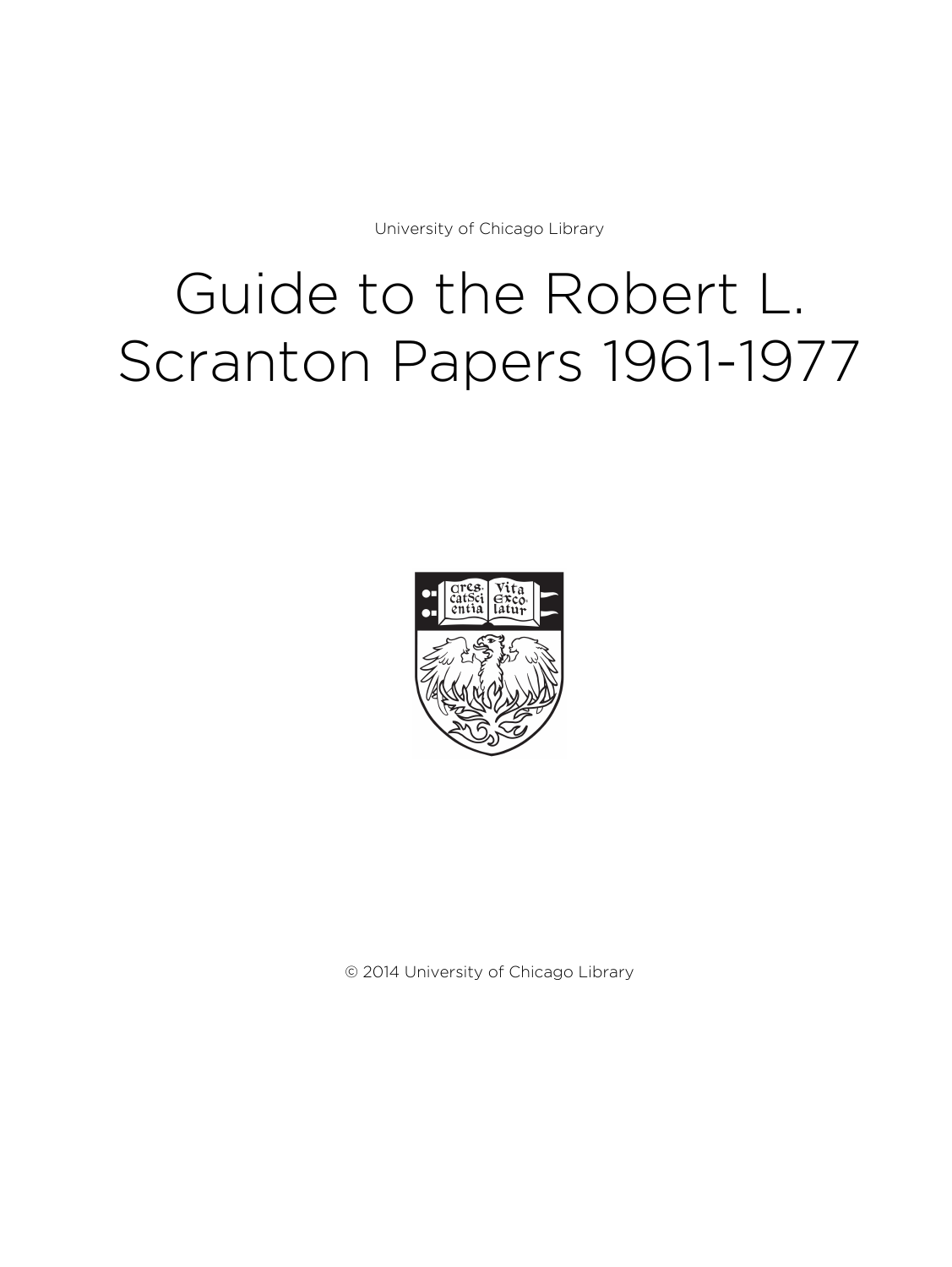# **Table of Contents**

| Descriptive Summary                             | 3 |
|-------------------------------------------------|---|
| Information on Use                              | 3 |
| Access                                          | 3 |
| Citation                                        | 3 |
| <b>Biographical Note</b>                        | 3 |
| Scope Note                                      | 4 |
| <b>Related Resources</b>                        | 5 |
| Subject Headings                                |   |
| <b>INVENTORY</b>                                | 6 |
| Series I: Personal                              | 6 |
| Series II: Correspondence                       | 6 |
| Series III: Publications                        |   |
| Series IV: Kenchreai and Isthmia Administration |   |
| Series V: Kenchreai and Isthmia Finances        | 8 |
| Series VI: Restricted                           | 8 |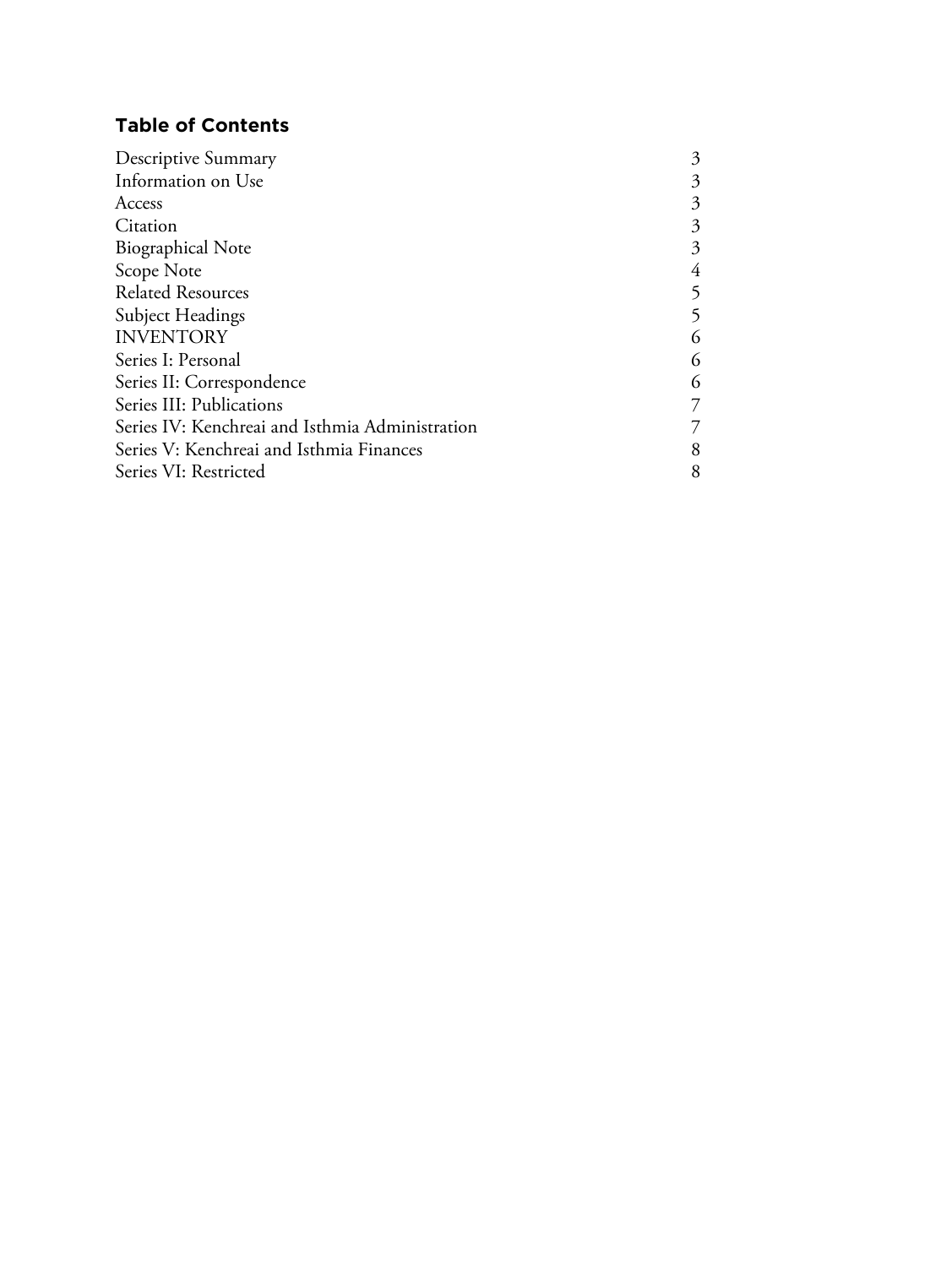## **Descriptive Summary**

| <b>Identifier</b> | <b>ICU.SPCL.SCRANTONR</b>                                                                                                                                                                                                                                                                                                                                                                                                                                                                                                                                                                                                                                                                                                                                                                                                                                                                          |
|-------------------|----------------------------------------------------------------------------------------------------------------------------------------------------------------------------------------------------------------------------------------------------------------------------------------------------------------------------------------------------------------------------------------------------------------------------------------------------------------------------------------------------------------------------------------------------------------------------------------------------------------------------------------------------------------------------------------------------------------------------------------------------------------------------------------------------------------------------------------------------------------------------------------------------|
| <b>Title</b>      | Scranton, Robert L. Papers                                                                                                                                                                                                                                                                                                                                                                                                                                                                                                                                                                                                                                                                                                                                                                                                                                                                         |
| <b>Date</b>       | 1961-1977                                                                                                                                                                                                                                                                                                                                                                                                                                                                                                                                                                                                                                                                                                                                                                                                                                                                                          |
| <b>Size</b>       | 3 linear feet (6 boxes)                                                                                                                                                                                                                                                                                                                                                                                                                                                                                                                                                                                                                                                                                                                                                                                                                                                                            |
| <b>Repository</b> | Special Collections Research Center<br>University of Chicago Library<br>1100 East 57th Street<br>Chicago, Illinois 60637 U.S.A.                                                                                                                                                                                                                                                                                                                                                                                                                                                                                                                                                                                                                                                                                                                                                                    |
| <b>Abstract</b>   | Robert L. Scranton (1912-1993) was a University of Chicago professor of<br>Fine Arts and Classics and Chair of the Art Department from 1969 to 1973.<br>He was the director of excavations at Kenchreai, the port of Corinth from<br>1963 to 1968. Scranton published widely on the topics of Classical and<br>Medieval Greek art, archaeology and architecture. He was also involved with<br>construction and early operations of the Isthmia Museum, where some of<br>the finds from the Kenchreai excavations are now displayed. The collection<br>contains mostly financial material connected to the excavations at Kenchreai<br>and the construction of the Isthmia Museum. It also contains correspondence<br>relating to Scranton's professional activities, field reports from the Kenchreai<br>excavation, donor information, and publications. Materials date between<br>1961 and 1977. |

## **Information on Use**

## **Access**

The collection is open for research, with the exception of material in Series VI. This series contains restricted financial reports and correspondence with donors. Materials are restricted for 50 years from date of record creation.

# **Citation**

When quoting material from this collection, the preferred citation is: Scranton, Robert L. Papers, [Box #, Folder #], Special Collections Research Center, University of Chicago Library.

# **Biographical Note**

Robert L. Scranton was born on June 13 1912, in Alliance, Ohio, to Homer Scranton, a physician, and his wife Mary. He remained in Alliance for his elementary and high school education and graduated from Mt. Union College in 1932.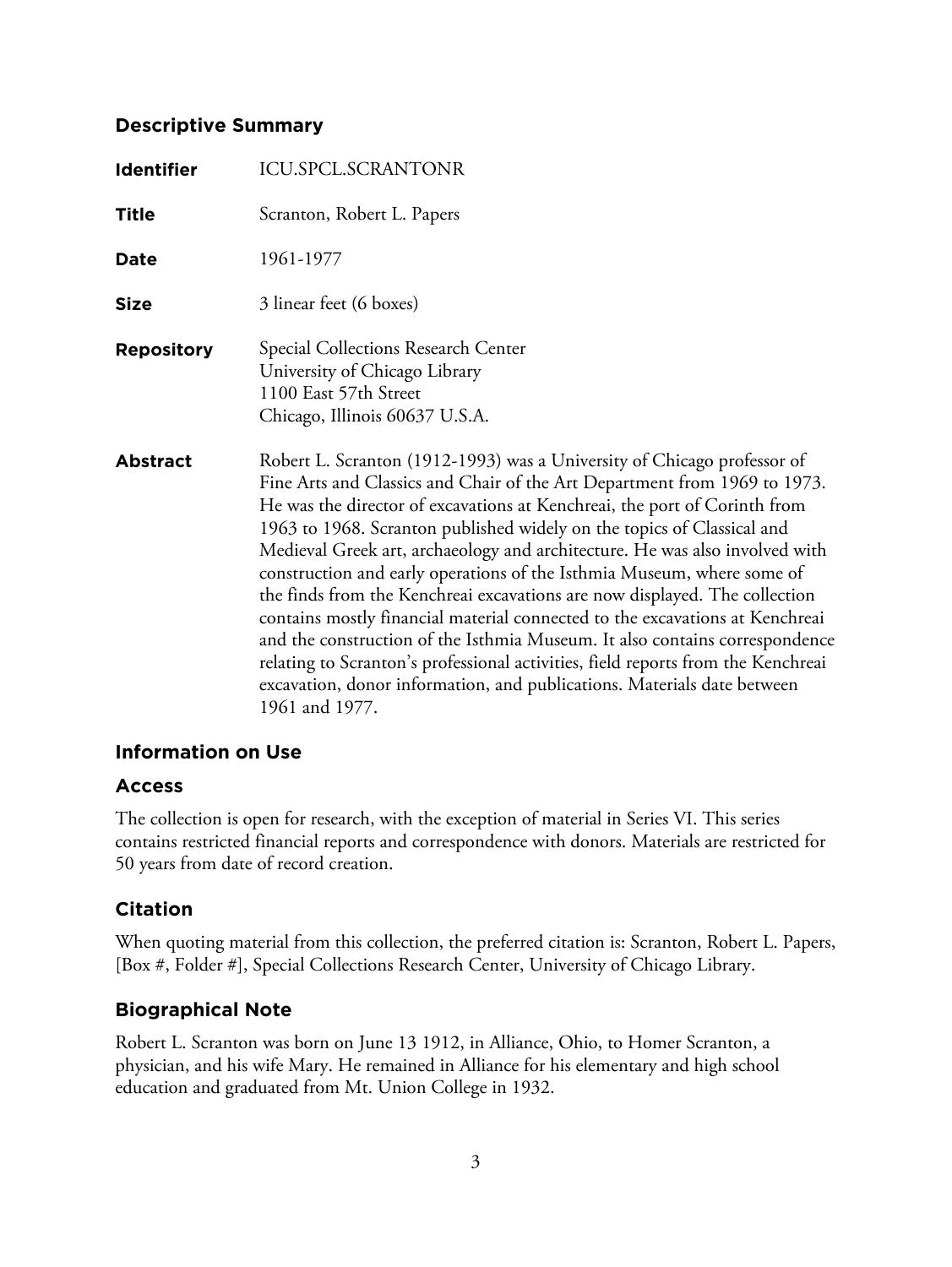Scranton received his M.A and Ph.D. degrees, in 1934 and 1939 respectively, from the University of Chicago, having studied Greek Architecture. He secured a position as professor of Classical Art and Archaeology at Emory University in 1940 and remained there until 1961, when he was offered a position in the Art department at the University of Chicago. He served as Chair of the Art Department from 1969 to 1973 and retired in 1977.

He was a long term associate of the American School of Classical Studies in Athens. He was a fellow there from 1934 to 1938 while completing his dissertation on the chronology of Ancient Greek walls. After the Second World War he returned to the American School from 1946 to 1947 in order to conduct investigations at Corinth. In 1999 the annual Robert L. Scranton Lectureship at the American School of Classical Studies in Athens was established in his memory. Scranton was a member of both the Archaeological Institute of America and the American Philological Association.

He was a dedicated field archaeologist alongside his teaching career. During his graduate studies he had assisted in the American School of Classical Studies at Athens excavations in the Athenian Pnyx. He was also involved with excavations in Greece, Cyprus, and Georgia. An active advocate of University of Chicago involvement in field projects, in the early 1960s Scranton pushed for university funding of a Greek excavation, to replace the recently completed excavations at Isthmia. He was successful in instigating and directing five seasons of excavations at the port of ancient Corinth, Kenchreai, from 1963 to 1968. In Kenchreai, he discovered fine glass mosaics that were part of the decoration of a 3rd or 4th-century church. The artifacts are now on display in the Isthmia Museum, Greece.

Scranton published widely on the topics of archaeology and Greek history. He authored several books, including Monuments in the Lower Agora and North of the Archaic Temple (1951), Mediaeval architecture in the central area of Corinth (1957), and Aesthetic Aspects of Art (1964).

After retiring from the University of Chicago, he moved to Decatur, Georgia, teaching courses at Emory and Agnes Scott College. He died on January 31 1993.

#### **Scope Note**

The Robert Scranton Papers are organized into six series: Series I: Personal; Series II: Correspondence; Series III: Publications; Series IV: Kenchreai and Isthmia Administration; Series V: Kenchreai and Isthmia Finances; and Series VI: Restricted.

Series I, Personal, contains Scranton's passport and bank book covers.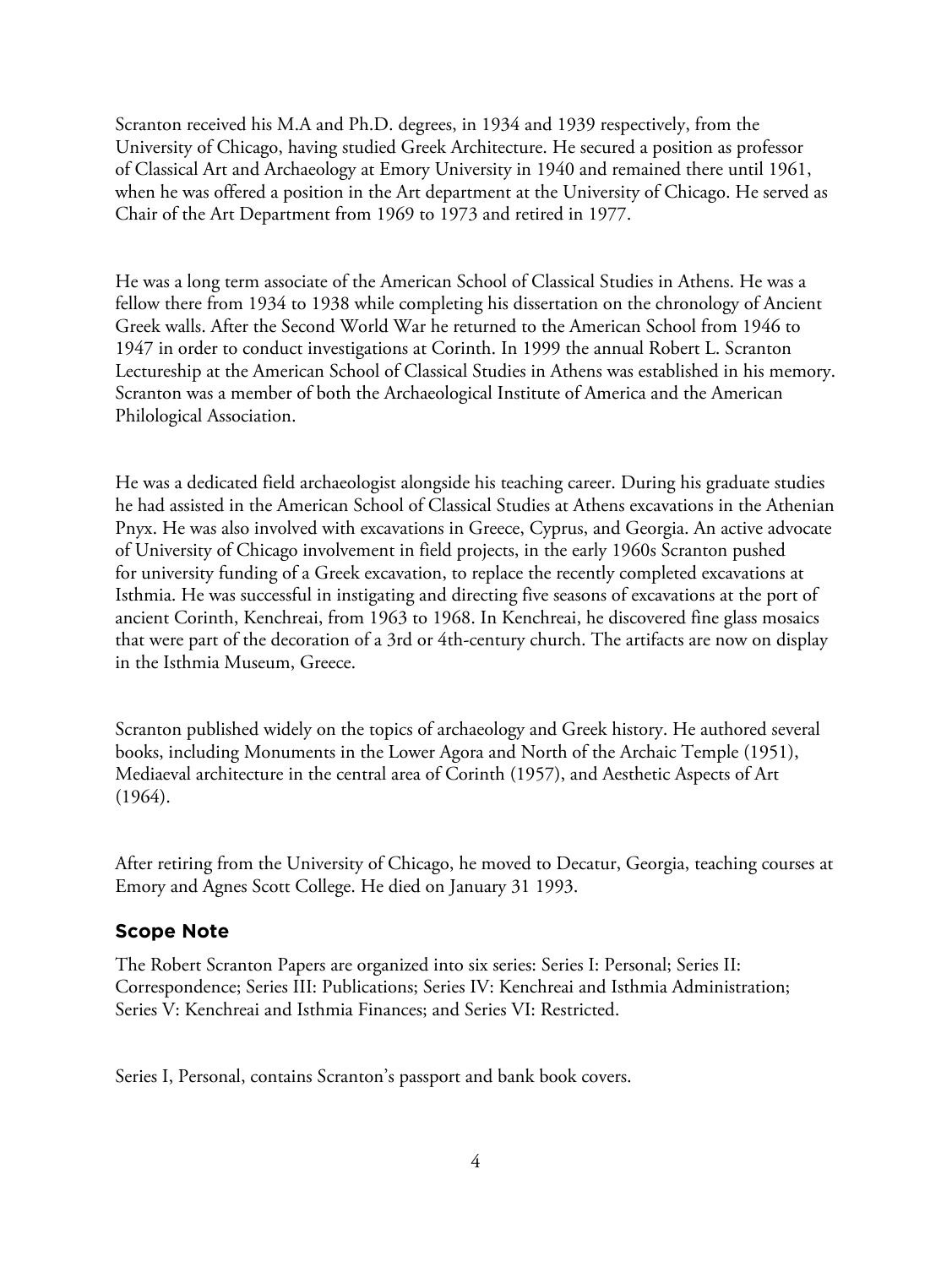Series 2, Correspondence, contains outgoing and incoming mail filed chronologically from 1963 to 1967. This correspondence relates primarily to the excavations at Kenchreai and the Isthmia Museum, with some material relating to Scranton's travel, published works, and other academic activities.

Series 3, Publications, contains materials relating to the published excavation finds from Kenchreai. This series includes correspondence with publishers, publication plans, and drafts, and is organized by publication volume.

Series, 4, Kenchreai and Isthmia Administration, contains administrative materials concerning the organization and management of the Kenchreai excavations and the early operations of the Isthmia Museum. It includes excavation and site operation reports, correspondence with Oscar Broneer regarding the construction of the Isthmia Museum, the initial exhibit installation, and materials relating to the erection of a commemorative plaque for Broneer in 1971.

Series 5, Kenchreai and Isthmia Finances, contains materials documenting the financing of the excavations at Kenchreai and the construction and opening of the Isthmia Museum. This includes donor correspondence, materials relating to fundraising, grant applications, University of Chicago Transactions, raw financial data, accounting materials, and receipts from the Kenchreai excavations. It also includes limited accounting materials from the Isthmia Museum.

Series 6, Restricted, contains restricted financial materials. Materials are restricted for 50 years from date of record creation.

# **Related Resources**

The following related resources are located in the Department of Special Collections:

http://www.lib.uchicago.edu/e/spcl/select.html

Adkins, Arthur. Papers. 1948-1996.

## **Subject Headings**

- Scranton, Robert, 1912-1993
- Broneer, Oscar, 1894-1992
- •
- University of Chicago. Department of Art
- American School of Classical Studies at Athens
- American School of Classical Studies at Athens. Corinth
- Archaeologists--United States--Correspondence
- Kenchreai (Greece)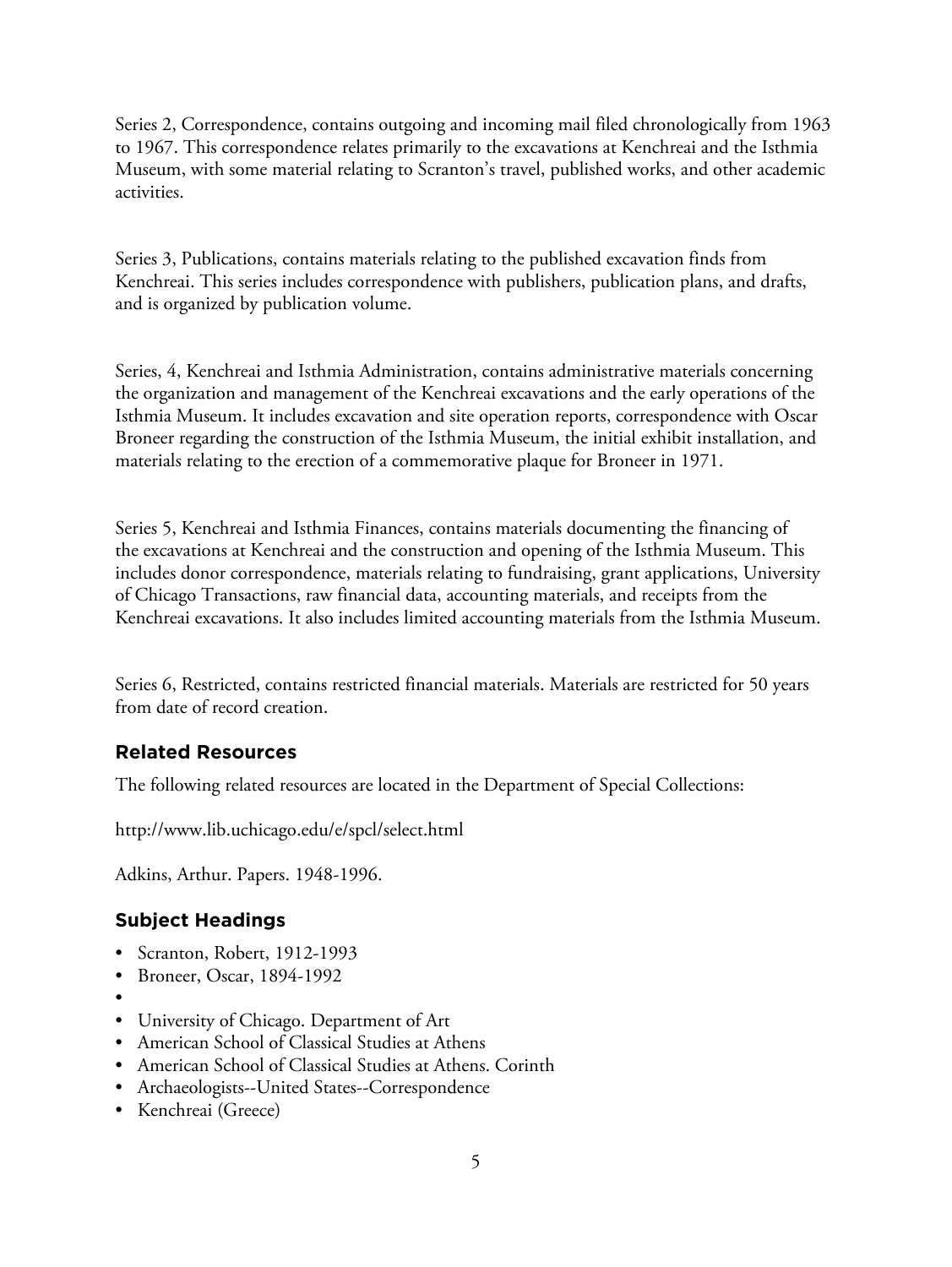### **INVENTORY**

# **Series I: Personal Box 1 Folder 1** Passport and Bank Book Cover **Series II: Correspondence Box 1**

**Folder 1** Correspondence – Kenchreai, 1964 [1/2] **Box 1 Folder 2** Correspondence – Kenchreai, 1964 [2/2] **Box 1 Folder 3** Correspondence – Kenchreai, 1965 [1/2] **Box 1 Folder 4** Correspondence – Kenchreai, 1965 [2/2] **Box 1 Folder 5** Correspondence – Kenchreai, 1966 [1/2] **Box 1 Folder 6** Correspondence – Kenchreai, 1966 [2/2] **Box 1 Folder 7** Correspondence – Kenchreai, 1967 [1/2] **Box 1 Folder 8** Correspondence - Kenchreai, 1967 [1/2] **Box 2 Folder 1** Correspondence – Kenchreai, 1967 [2/2] **Box 2 Folder 2** Correspondence – Kenchreai, 1968 **Box 2 Folder 3** Correspondence – Kenchreai, 1969 **Box 2 Folder 4** Correspondence – Kenchreai, 1970 **Box 2 Folder 5**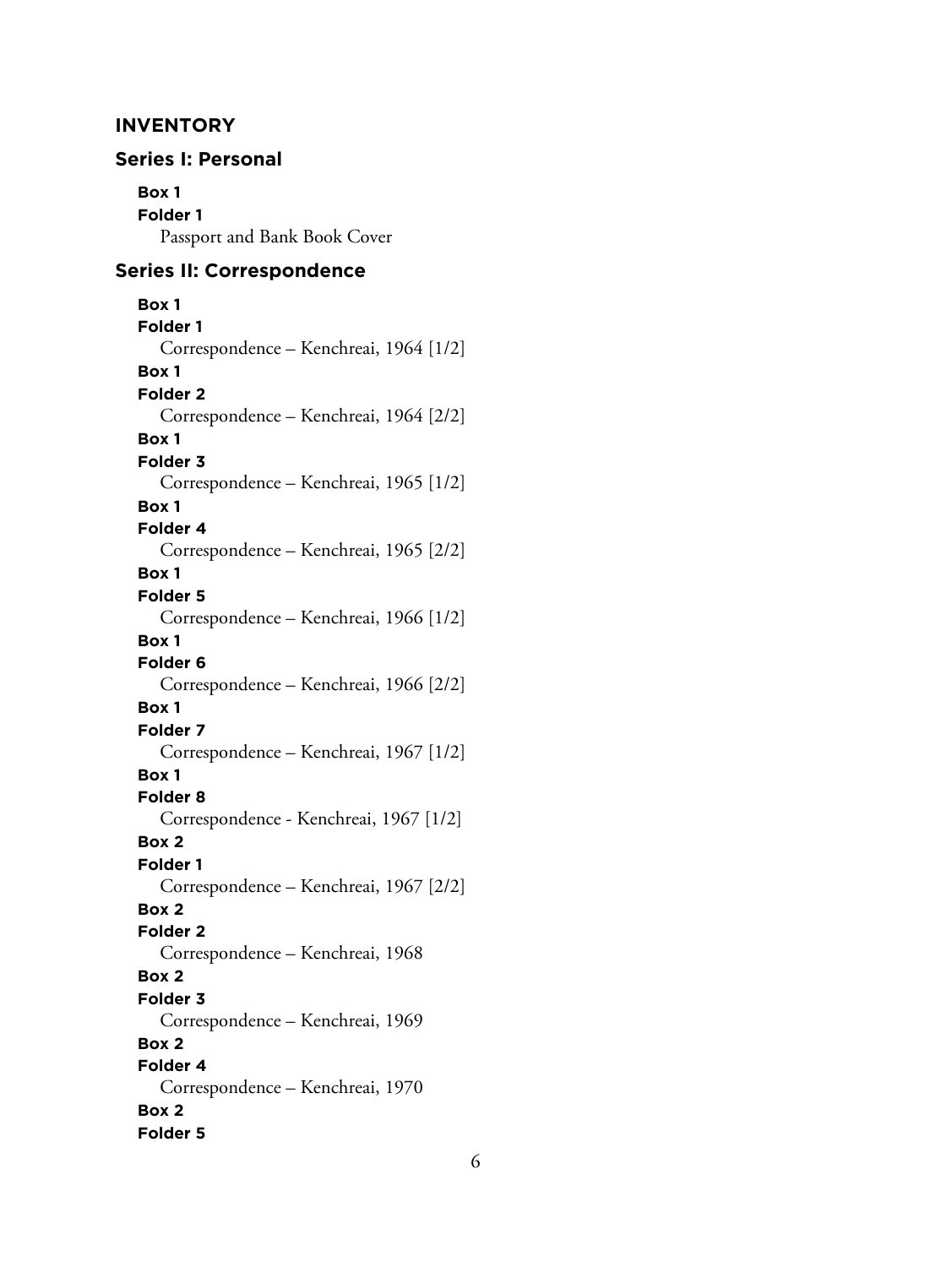Correspondence – Kenchreai, 1971 **Box 2 Folder 6** Correspondence – Kenchreai, 1972 **Box 2 Folder 7** Correspondence – Kenchreai, 1973-1975 **Box 2 Folder 8** Correspondence – General, 1968-1972

## **Series III: Publications**

**Box 2 Folder 9** Publications – Vol I. Topography and Architecture, 1975-1976 **Box 2 Folder 10** Publications – Vol II. Opus Sectile 1975-1976 **Box 2 Folder 11** Publications – Vol III. Pottery, Ivory, Veneers 1975-1976 **Box 3 Folder 1** Publications – Vol IV. Coins 1975-1976 **Box 3 Folder 2** Publications – General 1975-1976 **Series IV: Kenchreai and Isthmia Administration Box 3 Folder 4** Kenchreai Field Operations and Excavation Reports, 1961-1962 **Box 3 Folder 5**

# Kenchreai Field Operations and Excavation Reports, 1962-1963

## **Box 3**

## **Folder 6**

Kenchreai Field Operations and Excavation Reports, 1966-1967

## **Box 3**

## **Folder 7**

Isthmia Field Operations and Excavation Reports, 1960-1962

### **Box 3**

## **Folder 8**

Isthmia Museum – Broneer Correspondence, 1966-1972 **Box 3 Folder 9**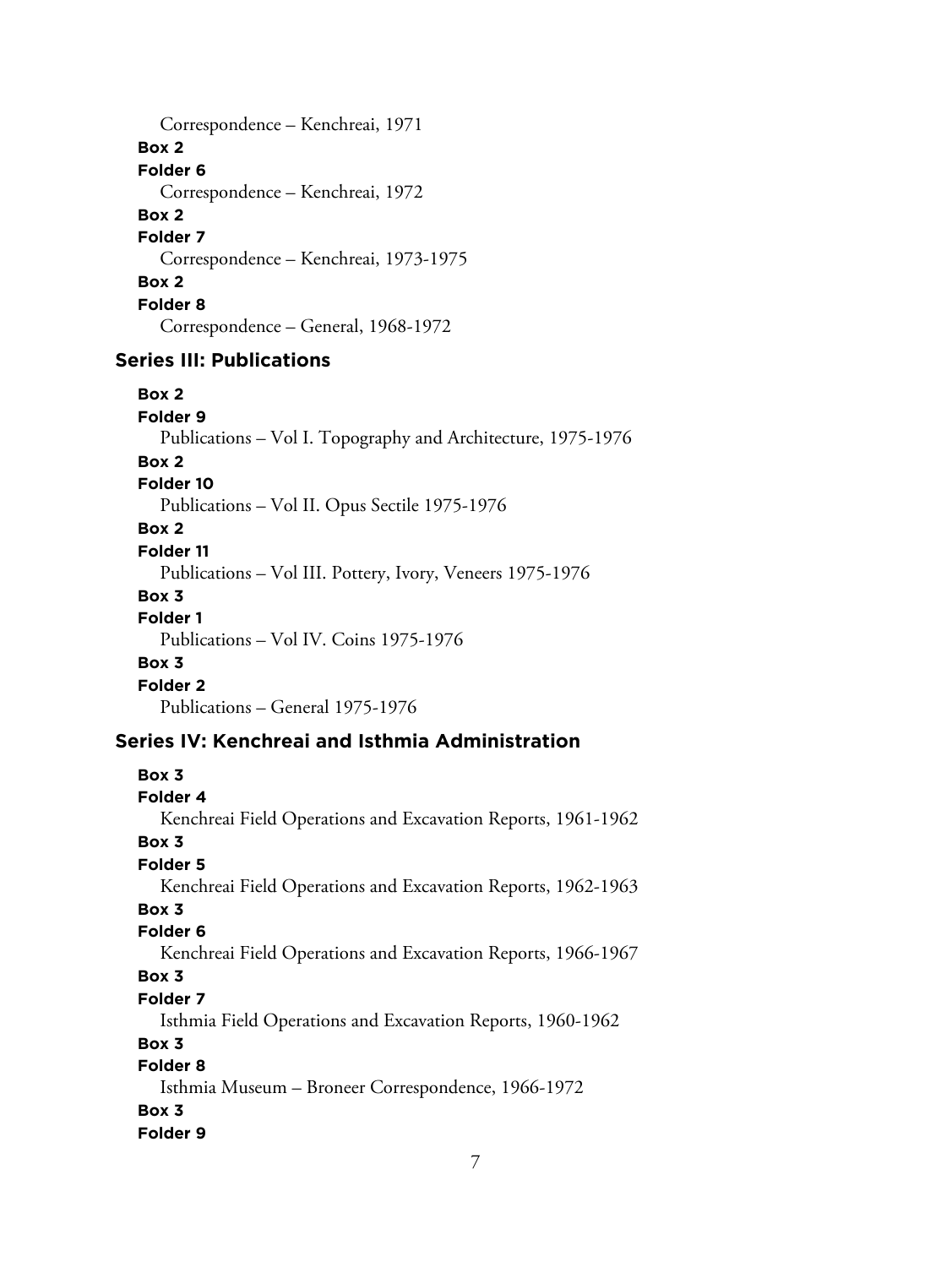Isthmia Museum – Construction, 1970-1971 **Box 3 Folder 10** Isthmia Museum – Plaque, 1971 **Box 3 Folder 11** Isthmia Museum – Installation 1973-1975

## **Series V: Kenchreai and Isthmia Finances**

**Box 3 Folder 12** Kenchreai Insurance, 1962-1964 **Box 3 Folder 13** Kenchreai Accounting, 1963-1964 [1/2] **Box 3 Folder 14** Kenchreai Accounting, 1963-1964 [2/2] **Box 4 Folder 1** Kenchreai Fundraising, 1963-1964 **Box 4 Folder 2** Kenchreai University Transactions, 1963-1964 **Box 4 Folder 3** Kenchreai Accounts Ledger, 1963-1964 **Box 4 Folder 4** Kenchreai Raw Data, 1964 **Series VI: Restricted**

**Box 4 Folder 5** Kenchreai Raw Financial Data, 1965 **Box 4 Folder 6** Kenchreai Accounts Ledger, 1965-1970 **Box 4 Folder 7** Kenchreai Accounting 1965-70 **Box 4 Folder 8** Isthmia Donor Correspondence, 1965-1977 **Box 4 Folder 9**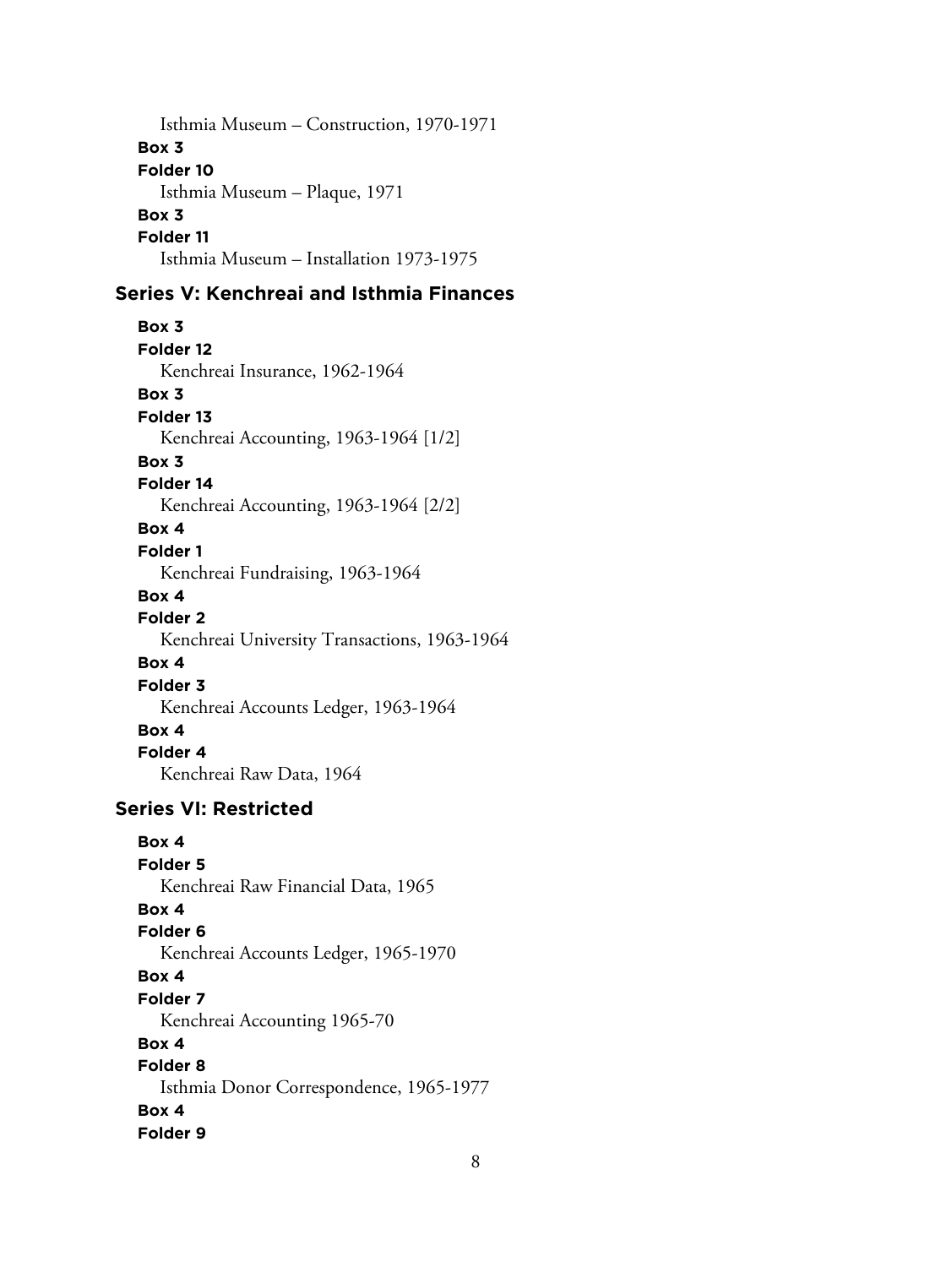Kenchreai Accounting, 1966 **Box 4 Folder 10** Kenchreai Raw Financial Data, 1967 **Box 4 Folder 11** Kenchreai Accounting, 1966-1967 **Box 4 Folder 12** Grant Applications, 1966-1972 **Box 5 Folder 1** Ibrahim Accounts, 1966-1967 **Box 5 Folder 2** NEH Funding, 1966-1970 **Box 5 Folder 3** Kenchreai University Transactions, 1966-1976 **Box 5 Folder 4** Kenchreai Receipts, 1967 **Box 5 Folder 5** Kenchreai Accounting, 1967-1969 **Box 5 Folder 6** Ford Foundation Transactions, 1967-1974 **Box 5 Folder 7** Kenchreai Receipts, 1968 **Box 5 Folder 8** Kenchreai University Transactions, 1968 **Box 5 Folder 9** Kenchreai Donor Correspondence, 1968-1970 [1/2] **Box 5 Folder 10** Kenchreai Donor Correspondence, 1968-1972 [2/2] **Box 5 Folder 11** Kenchreai Accounts Ledger, 1968-1977 **Box 5 Folder 12** Kenchreai Receipts, 1969-1970